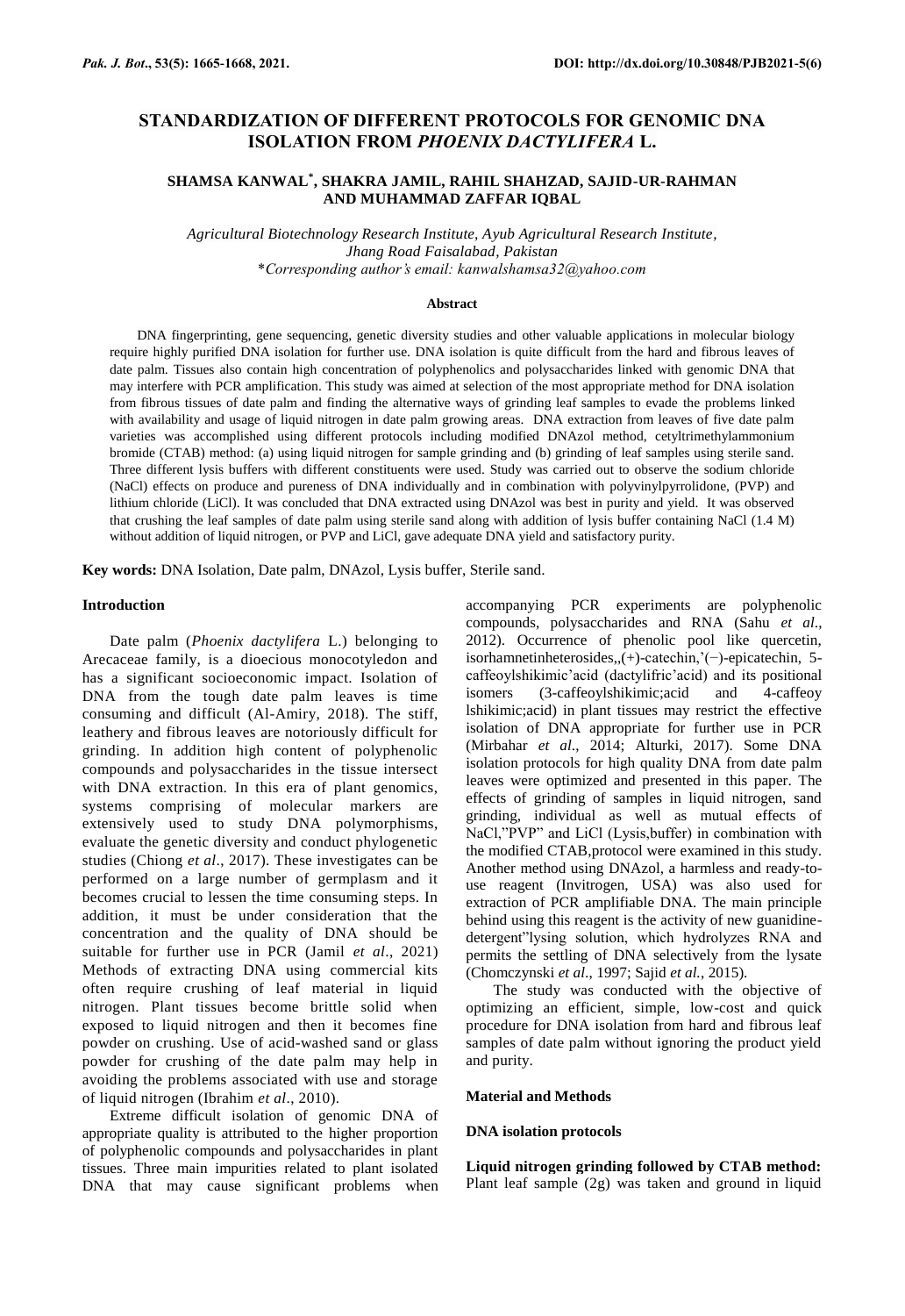nitrogen. Added 4ml of preheated CTAB buffer (1% mercaptoethanol) and placed in water bath for 45 minutes for incubation at 65℃. Addition of equal volume of chloroform: isoamyl alcohol (24:1) was followed by centrifugation at 4,000 rpm for about 10 minutes. Supernatant was collected in a new falcon tube (15ml) and equal volume of chilled isopropanol was added into the tube and it was placed in freezer (-40℃) for 15 minutes. The supernatant obtained by centrifugation of the tubes at 4,000 rpm at 4℃ for 10 minutes was removed. 70% ethanol was used for washing the pellet thrice and left the washed pellets overnight for drying. Pellet was dissolved with 200µl nuclease free  $d_3H_20$  followed by addition of 4 $\mu$ l RNAase and incubation at 37℃ for 1h. Chloroform: isoamyl alcohol (24:1) was added in equal volume and tubes were centrifuged at 9,000 rpm for 10 minutes and supernatant was collected in a new eppendorf tube.3M NaCl  $(1/10<sup>th</sup>$  of total volume of supernatant) and absolute ethanol (two volumes of total) were added followed by centrifugation in (4℃) for approximately 15 minutes at 11,000 rpm. Finally 70% ethanol was used for washing of final pellets thrice after discarding the supernatant. Pellet was air dried overnight again and

dissolved in 200 $\mu$ l nuclease free d<sub>3</sub>H<sub>2</sub>0.

**Using sand grinding and different lysis buffer:** Five varieties of date palm were used for separation of genomic DNA. Fresh leaf sample (2g), sterile sand (100mg) and 1ml lysis buffer (A-D) (Table 1) were poured in the same mortar. Pestle was used for fine crushing of leaf samples. The crushed sample was placed at 25°C for almost 5 min. Ground leaf sample (2g) was shifted to a 2 mL eppendorf tube followed by addition of the same lysis buffer (2ml) used during crushing the leaf sample. Vortexed tubes for 30s and placed in a pre-heated water bath at 60°C for 30 minutes. Centrifugation of tubes was done at 9,000 rpm for 5 min. 400 μL supernatant was moved to a new falcon tube. Equal volume of chloroform: isoamyl alcohol (24:1) was added and tubes were shaken slightly and were centrifuged for 7 minutes at 9,000 rpm. Supernatant (400μL) was collected after centrifugation and tubes were kept in freezer (-40°C). 3M Sodium acetate  $(20 \mu L)$  + cold isopropanol (1mL) was added followed by centrifugation for 10 minutes at 11,000 rpm. Pellets were settled in the bottom and supernatant was discarded. 500 μL of 70% cold ethanol was added and tubes were again centrifuged for 6-7 minutes at 7,000 rpm. After discarding the 70% ethanol, tubes were kept for air dried overnight at room temperature. 200 μL of deionized water was added. All the experiments were repeated thrice with three biological repeats.

**Using DNAzol:** Ground 2g plant leaf sample in liquid nitrogen and 5ml plant DNAzol reagent was added, vortexed thoroughly and then placed on rotator for 30 minutes. Added 5ml chloroform and placed back on rotator for 20 minutes. Centrifugation was performed for 7 minutes at 4,000 rpm and supernatant was shifted to a new tube. 2/3 volume of absolute ethanol was added in supernatant and tubes were placed on rotator for 20 minutes which resulted in precipitation of DNA. The precipitated DNA was spun for 7 minutes at 4,000 rpm and supernatant was discarded. DNA pellets were air dried overnight at room temperature and finally dissolved in 200ml  $d_3H_2$ o.

**DNA concentration and purity checking:** Concentration and purity of extracted DNA were checked using nanodrop (ND 2000, Thermo Scientific USA)) following method described by Jamil *et al*., (2020 a,b).

# **Results and Discussion**

Results for DNA yield and purity using different lysis buffers are presented in Fig.1 and Fig. 2, respectively. It was observed that different buffers used for DNA isolation gave quite different results. DNA yield obtained was observed to be higher for buffers A and C compared with buffers B and D (Fig. 1). The concentration of DNA ranged from 88.62 ng/ $\mu$ l to 119.34 ng/ $\mu$ l. It was highest for buffer A and lowest for buffer D. DNA purity regarding protein contamination was estimated with ODs proportion at 260/280 nm, as proteins particularly aromatic amino acids generally absorbed light at 280 nm wavelength. This ration indicated the nucleic acid impurity in protein preparations precisely (Sambrook & Russell, 2001). Ratio for pure DNA  $\sim$ 1.8 is generally acceptable. If the ratio is lower than 1.8, it indicates presence of impurities i.e., phenolic compounds and protein that absorb light sturdily at 280 nm wavelength. Values for ODs at 260/280 nm ranged from 1.4 to 1.84 for all the buffers and buffer A showed the maximum mean value 1.84.

PVP has high affinity for binding with polyphenolic compounds, resulting in their precipitation; LiCl has the tendency to remove RNA (Jobes *et al*., 1995). Formation of complex hydrogen bonds of PVP with these polyphenolic compounds causes their detachment from DNA by centrifugation (Maliyakal *et al*., 1992). Previously, it was reported that polyphenolic compounds could be removed by using PVP in the process of genomic DNA isolation (Lodhi *et al*., 1994). However addition of PVP (Buffer B) in lysis solution did not affect DNA purity as well as its yield as compared to addition of NaCl alone (buffer A) (Fig. 1). Precipitation of RNA was found to be more reliable than treatment with RNAase, therefore LiCl was used for elimination of precipitated RNA and ensuring RNA-free DNA. Addition of 1 M NaCl enhanced polysaccharides solubility in ethanol and helped in their removal so that polysaccharides may not precipitate out along with genomic DNA (Fang *et al*., 1992). Lodhi *et al*., (1994) further reported that addition of NaCl up to 2.5 M might lead to increase in DNA quality and yield. Present study witnessed that addition of NaCl (buffer A) alone in lysis buffer provided DNA of higher quality in comparison to addition of PVP and LiCl. This shows that addition of lysis buffer an alone is sufficient for extraction of good quality DNA from date palm.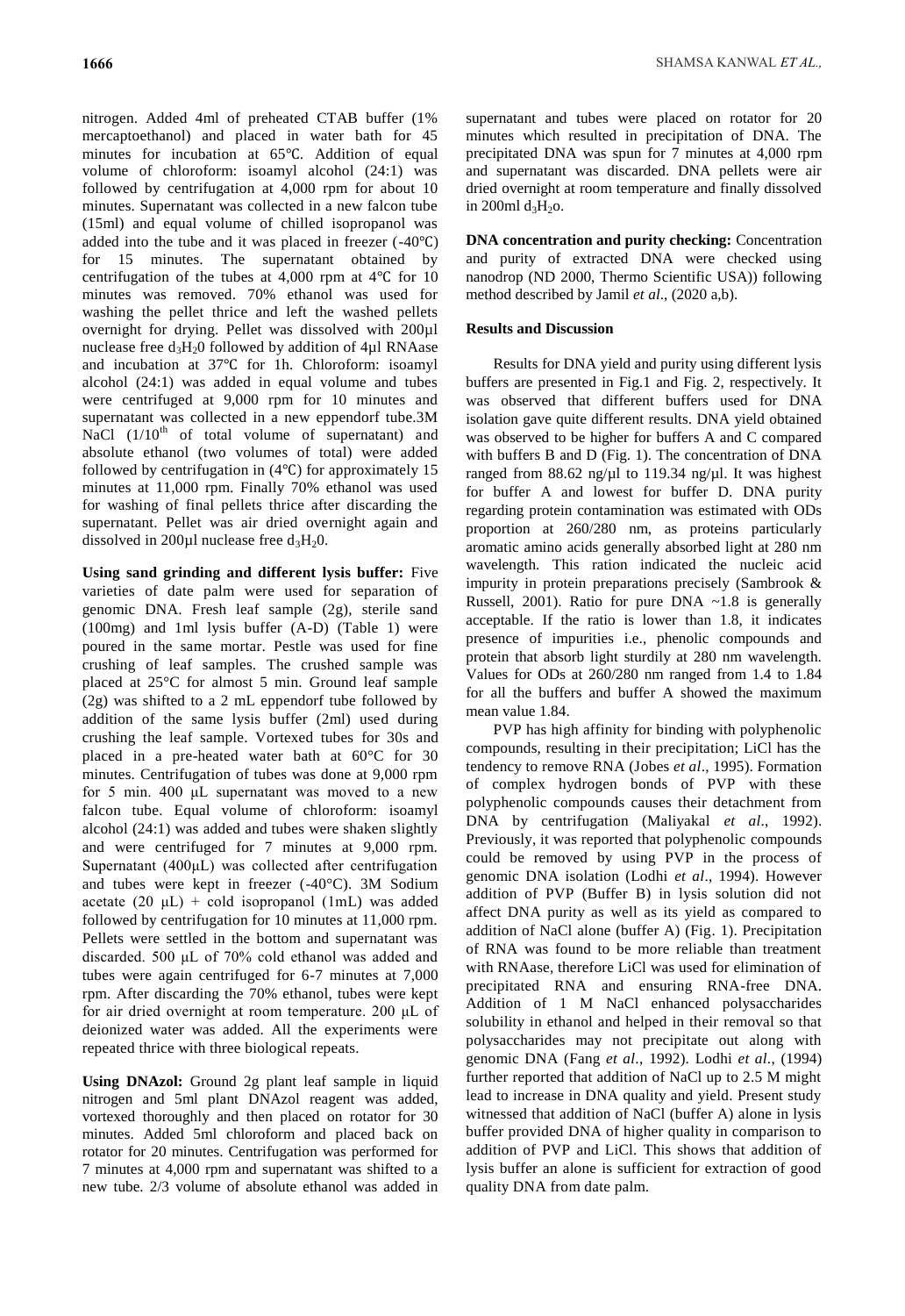**Table 1. Constituents of lysis buffer (A-D).**



Fig. 1. Effect of various lysis buffers on DNA quantity/yield. Fig. 2. Quality of extracted DNA as affected by various lysis buffers.



Fig. 3. DNA concentration of date palm varieties using different protocols.



Fig. 5. DNA purity and concentration of five date palm varieties using different DNA extraction protocols.





Fig. 4. DNA purity and date palm varieties using different protocols.

The results related to DNA concentration and purity obtained by using modified DNAzol protocol is presented in Fig. 3 and 4. DNA yield ranged from  $1035.8$  ng/ $\mu$ L to 3105.4 ng/µL while purity from 1.6 to 1.8. The 260/A280 absorbance ratio was greater than 1.6 in all date palm samples. In comparison with routine CTAB extraction method, DNAzol method was quick procedure of DNA isolation (less than 2 hours from DNA extraction to DNA solubilization) and provided higher concentration of genomic DNA and an appropriate 260/280 ratio. Clear DNA bands of higher molecular weight were observed in agarose gel for DNA samples obtained from extraction using the DNAzol compared with other two methods (Fig. 5). DNA isolation using DNAzol reagent has been successfully used in many other monocots like *Oryza sativa* (Garg *et al*., 2002) and *Poa pratensis* (Lickfeldt *et al*., 2002). Thus, this DNAzol method has the ability to